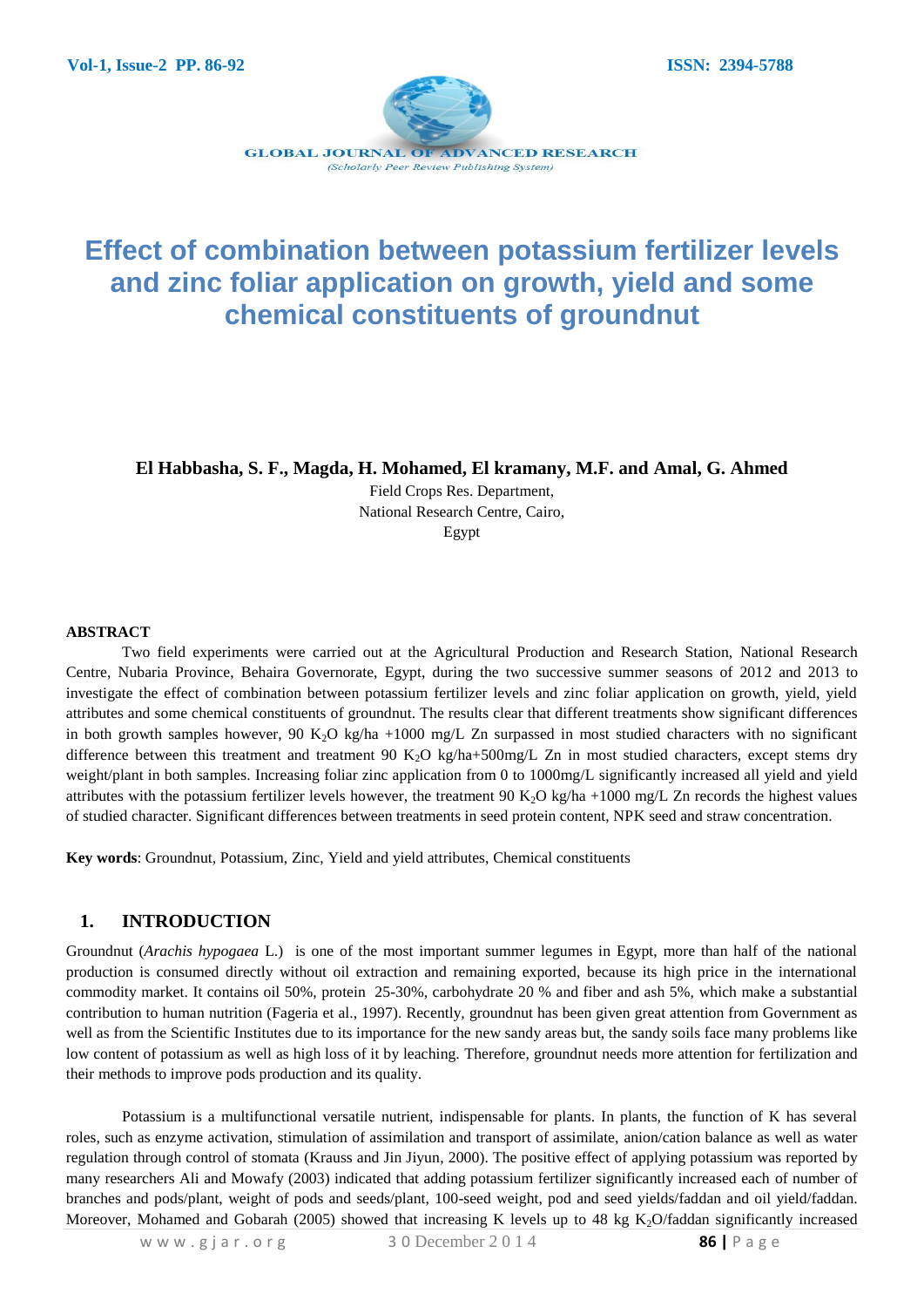

**GLOBAL JOURNAL OF ADVANCED RESEARCH** (Scholarly Peer Review Publishing System)

number of branches and pods/plant, weight of pods and seeds/plant, 100-seed weight as well as pod, seed, oil and protein yields/faddan. On contrarily, the oil percentage is the only character that is negatively responded to increasing the K level.

Zinc is an important micronutrient, plant response to Zn deficiency occurs in terms of decrease in membrane integrity, susceptibility to heat stress, decreased synthesis of carbohydrates, cytochromes, nucleotide, auxin and chlorophyll. Further, Zncontaining enzymes are also inhibited, which include alcohol dehydrogenase, carbonic anhydrase, copper-zinc superoxide dismutase, alkaline phoshatase, phosphosipase, carboxypeptidase and RNA polymerase (Marschner, 1993). Some investigators reported that foliar spraying with zinc could correct zinc deficiency improve growth, yield and seed quality of groundnut. Foliar spraying with zinc had a significant effect on groundnut growth, yield and its components as well as seed quality (Gobarah et al., 2006). Soil and/or foliar applications of Zn may also increase grain Zn concentration and thus contribute to grain nutritional quality for human beings. Higher grain Zn concentration is also important for better seedling vigor and field establishment, particularly on Zn deficient soils (Cakmak, 2008). Use of Zn foliar application either at flowering or seed filling stages significantly increased number of pods/plant, weight of pods/plant, number of seed/plant, weight of seeds/plant, 100-pod weight, 100-seed weight, pod, seed and straw yield/faddan (El-Habbasha et al., 2013a). Application of enriched ZnSO<sub>4</sub> as a basal was found to be economically viable and sustainable. In case of severe deficiency of zinc foliar application of ZnSO<sup>4</sup> at 0.2 to 0.5% is recommended to temporarily arrest the deficiency (Arunachalam et al., 2013). Increasing foliar zinc application from (0 to 1000mg/L) significantly increased all yield and yield attributes with the two nitrogen rates, 60 and 120 N kg/ha (El Habbasha, 2015). Therefore, the objective of the present study was to investigate the effect of combination between potassium fertilizer levels and zinc foliar application on growth, yield, yield attributes and some chemical constituents of groundnut.

### **2. MATERIALS AND METHODS**

Two field experiments were carried out at the Agricultural Production and Research Station, National Research Centre, Nubaria Province, Behaira Governorate, Egypt, during the two successive summer seasons of 2012 and 2013 to investigate the effect of combination between potassium fertilizer levels and zinc foliar application on growth, yield, yield attributes and some chemical constituents of groundnut. The soil sample (0-30 depth) of the experimental area was subjected to laboratory analysis to determine some of its physical and chemical properties according to the method described by Chapman and Pratt(1978) as follows: sand 91.2%, silt 3.7%, clay 5.1%, pH 7.3 organic matter 0.3 %, CaCO<sub>3</sub> 1.4%, EC 0.3 dS/m, soluble N 8.1 ppm, available P 3.2 ppm and available K 0.3 ppm. The treatments were arranged in a factorial experiment based on Randomized Complete Block Design (RCBD) with three replications, concentrations of zinc foliar application (water sprayed, 500 and 1000 mg/L  $\text{ZnSO}_4$  7H<sub>2</sub>O) were done at 45 and 60 days after sowing (DAS) and three levels of potassium fertilizer as potassium sulfate 48% K<sub>2</sub>O (30, 60 and 90 K<sub>2</sub>O kg/ha) were added during the seed bed preparation. The following treatments were studied.

 $T_0$ : 30K<sub>2</sub>O kg/ha + water spraying  $T_1$ : 30K<sub>2</sub>O kg/ha +500 mg/L ZnSO<sub>4</sub> 7H<sub>2</sub>O  $T_2$ : 30K<sub>2</sub>O kg/ha + 1000 mg/L ZnSO<sub>4</sub> 7H<sub>2</sub>O  $T_3$ : 60K<sub>2</sub>O kg/ha + water spraying T4: 60K2O kg/ha +500 mg/L ZnSO<sup>4</sup> 7H2O  $T_5$ : 60K<sub>2</sub>O kg/ha +1000 mg/L ZnSO<sub>4</sub> 7H<sub>2</sub>O  $T_6$ : 90K<sub>2</sub>O kg/ha + water spraying  $T_7$ : 90K<sub>2</sub>O kg/ha +500 mg/L ZnSO<sub>4</sub> 7H<sub>2</sub>O  $T_8$ : 90K<sub>2</sub>O kg/ha +1000 mg/L ZnSO<sub>4</sub> 7H<sub>2</sub>O

The experimental unit area was 10.5  $m^2$  consisting of five rows (3.5m long and 60 cm between rows). Seeds were sown on May  $5<sup>th</sup>$  and  $12<sup>th</sup>$  in the first and second seasons, respectively. The seeds (Giza 6 cultivar) were coated just before sowing with the bacteria inoculants, using Arabic gum (40%) as adhesive agent and were sown in hills 10 cm apart. Phosphorus fertilizer, as calcium superphosphate (15.5 %  $P_2O_5$ ) was added during the seed bed preparation at 70  $P_2O_5$  kg/ha and nitrogen fertilizer has been added at level of 90 N kg/ha as ammonium sulfate (20.6 %N) in four equal doses weekly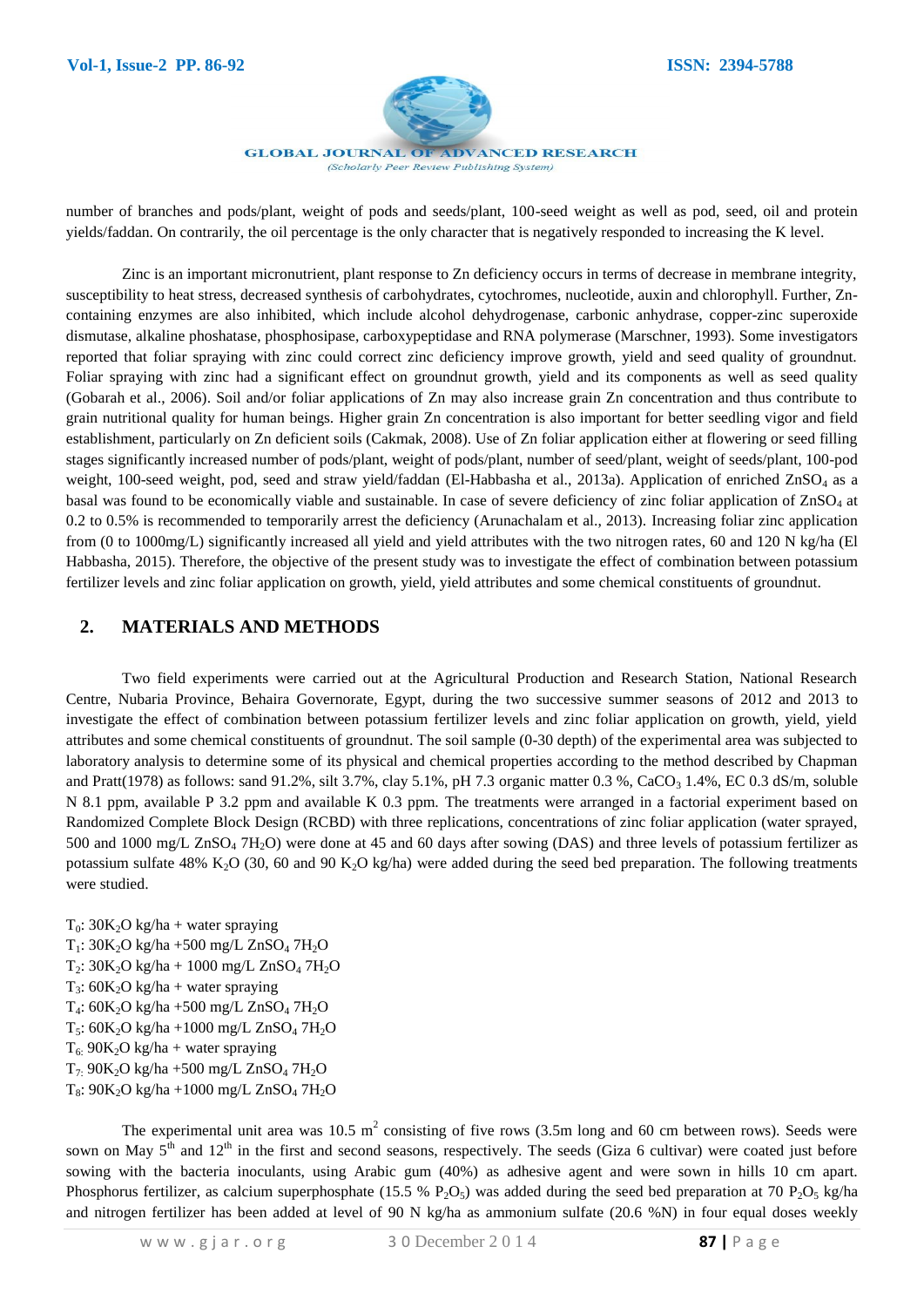

**GLOBAL JOURNAL OF ADVANCED RESEARCH** (Scholarly Peer Review Publishing System)

starting from 15 days after. Sprinkler irrigation was applied as plants needed. The proceeding winter crop was wheat in the both seasons. The normal cultural practices for groundnut were followed. Groundnut was manually harvested on September  $10<sup>th</sup>$  and  $14<sup>th</sup>$  in the first and second season, respectively. Two samples of five plants were taken at random from the middle area of each plot to measure dry weight of leaves, stems, total top and pods/plant at 75and 90 days after sowing. At harvest, a random sample of ten plants were taken from each plot to determine number and weight of pods/plant, number and weight of seeds/plant, 100-pod weight and 100-seed weight. Plants on the middle two rows in each plot were harvested and dried to calculate, pods, seed and straw yield/ha. Oil %, NPK in seed and straw were determined according to the method described by A.O.A.C (1995) and the seed protein content was calculated by multiplying total nitrogen concentration by 6.25. Data were analyzed using an ANOVA randomized complete block design (MSTAT-C. MSTAT-C 1988). Since the trend was similar in both seasons, Bartlett's test was applied and the combined analysis of the two growing seasons was done. LSD ( $P<0.05$ ) was used to compare means.

## **3. RESULTS AND DISCUSSION**

### **Effect of combination between potassium fertilizer levels and zinc foliar application on some growth characters**

Data presented in Table (1) shows the effect of combination between potassium fertilizer levels and zinc foliar application treatments on the growth characters of groundnut. Regarding to  $30K<sub>2</sub>O$  kg/ha+ water spraying,  $60K<sub>2</sub>O$  kg/ha+ water spraying and 90K<sub>2</sub>O kg/ha+ water spraying, proving that increasing potassium fertilizer levels from 30 to 90 K kg/ha without foliar zinc application, positive increase in dry weight of leaves, stems, total top and pods/plant at 75 and 90 days after sowing. Such beneficial effect of K fertilizer could be attributed to its essential role in growth and establishment of groundnut plants in addition to its activity in the function of enzymes for the biological processes in plants. K application is known to improve such physiological characteristics as stomatal resistance, RWC, NRA, chlorophyll and proline contents which might improve the overall plant water status and metabolism (Beringer 1982, Umar et al., 1990). Application of potassium improves Relative water content of plants under normal as well as water stress conditions. The maintenance of plant water economy by K application in terms of a high Relative water content could be ascribed to the supposed role of K in stomatal resistance, water use efficiency and lowered transpiration rate (Umar and Moinuddin, 2002).

Regarding treatments  $60K_2O$  kg/ha+ water spraying,  $60K_2O$  kg/ha+500 mg/L Zn and  $60K_2O$  kg/ha+1000 mg/L Zn, found that increasing of foliar zinc application from 500 to 1000mg/L show significant differences in most studied characters in both growth samples, except dry weight pods/plant at 90 days after sowing. Foliar spraying with zinc encouraged the vegetative growth and increased the plant capacity for building metabolites. Such response may be due to that zinc is known to play an activator of several enzymes in plants and is directly involved in the biosynthesis of growth substances such as auxin which produces more plant cells and more dry matter (Cakmak, 2008). The results were supported by Ali and Mowafy (2003) and, Mohamed and Gobarah (2005).

Data shows a significant positive effect of fertilization treatments on the following characters: dry weight of leaves, stems, total top and pods/plant at 75 and 90 days after sowing, with a superiority for 90 K<sub>2</sub>O kg/ha +1000 mg/L ZnSO<sub>4</sub> 7H<sub>2</sub>O. This gave the greater increase percentages reaching  $31.9\%$ ,  $35.2\%$ ,  $33.5\%$  and  $68.5\%$  over the treatment  $30K<sub>2</sub>O$  kg/ha, for dry weight of leaves, stems, total top and pods plant<sup>-1</sup> in first sample, respectively, at 90 DAS the increment in dry weight of leaves, stems, total top and pods/plant reach to 33.3%, 35.4%, 34.25% and 37.97%, respectively, over the treatment 30K<sub>2</sub>O kg/ha. With respecting to the significant combination between different levels of potassium fertilizer and foliar spraying with zinc on growth characters .These results it can be indicated that foliar nutrition of groundnut plants with Zn may increase the efficiency of potassium utilization in enhancing. This increment in vegetative of groundnut plants may be due to the physiological fact that potassium involved in plant metabolism as well as large number of enzymes that are activated by potassium and foliar spray with zinc encouraged the vegetative growth and increased the plant capacity building metabolites (Marschner, 1995).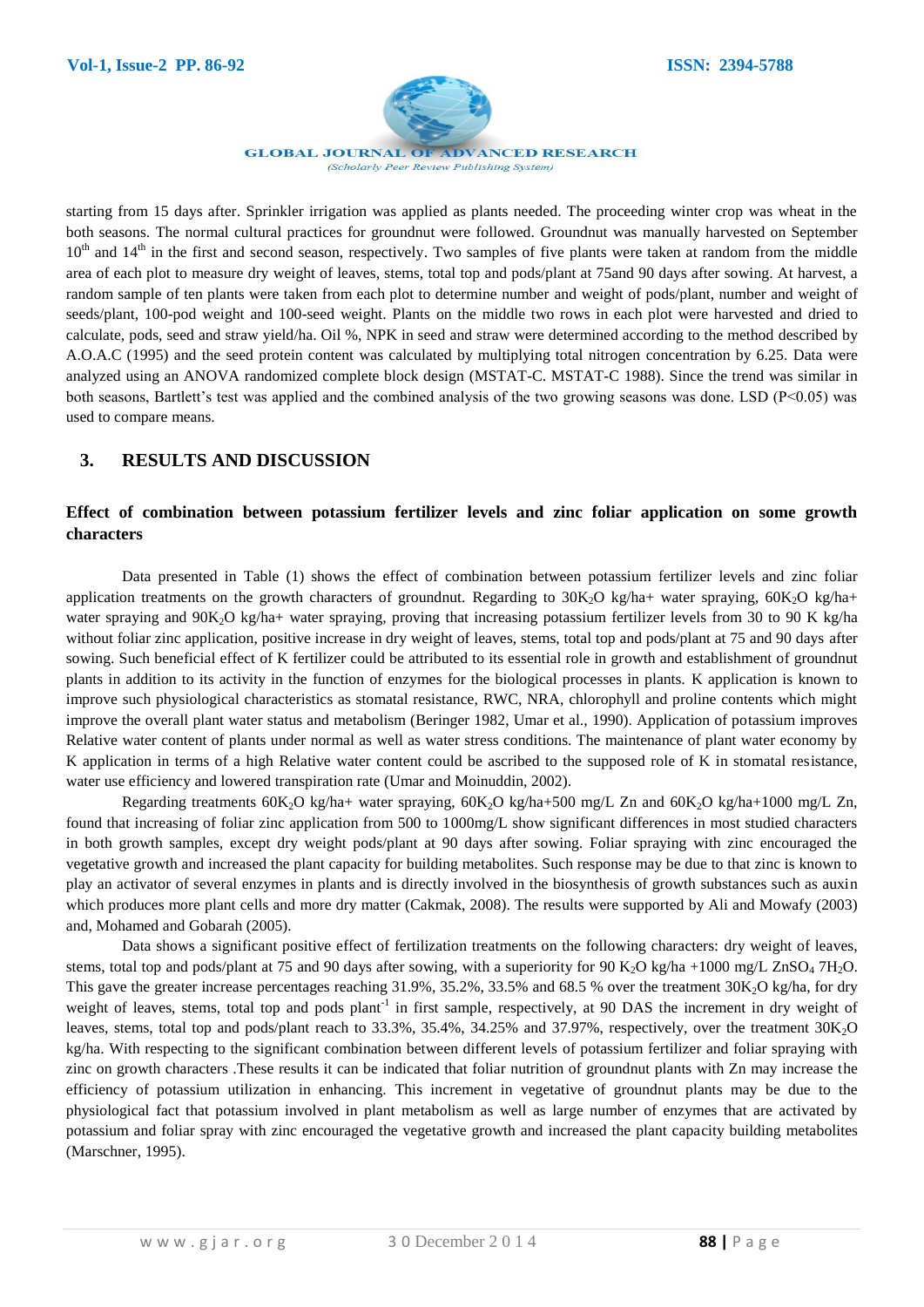

Table 1. Effect of combination between potassium fertilizer levels and foliar zinc application on dry matter (DM) accumulation in leaves, stems and pods/plant at75 and 90 days after sowing (DAS) of groundnut (combined data of 2012 and 2013 seasons)

| <b>Characters</b>             | <b>75 DAS</b> |           |              |           | <b>90 DAS</b> |            |           |           |
|-------------------------------|---------------|-----------|--------------|-----------|---------------|------------|-----------|-----------|
|                               | Leaves        | Stems     | Total<br>top | Pods dry  | Leaves        | Stems      | Total     | Pods dry  |
|                               | dry           | dry       | dry          | wt./plant | $\rm{d}$ ry   | $\rm{dry}$ | top dry   | wt./plant |
|                               | wt./plant     | wt./plant | wt./plant    | (g)       | wt./plant     | wt./plant  | wt./plant | (g)       |
| Fertilizer                    | (g)           | (g)       | (g)          |           | (g)           | (g)        | (g)       |           |
| $30K2O$ kg/ha+ water spraying | 35.10         | 32.99     | 68.09        | 14.59     | 62.52         | 56.06      | 118.58    | 30.23     |
| $30K2O$ kg/ha+500 mg/L Zn     | 35.41         | 33.61     | 69.02        | 15.28     | 63.25         | 56.56      | 119.81    | 31.65     |
| $30K_2O$ kg/ha+ 1000 mg/L Zn  | 37.16         | 35.36     | 72.52        | 15.61     | 66.55         | 59.59      | 126.13    | 32.72     |
| $60K2O$ kg/ha+ water spraying | 38.06         | 35.77     | 73.83        | 15.27     | 68.51         | 60.82      | 129.33    | 31.29     |
| $60K2O$ kg/ha+500 mg/L Zn     | 37.62         | 35.73     | 73.35        | 16.98     | 67.71         | 60.77      | 128.48    | 35.80     |
| $60K2O$ kg/ha+1000 mg/L Zn    | 40.83         | 38.37     | 79.20        | 19.24     | 73.48         | 65.25      | 138.73    | 38.43     |
| $90K2O$ kg/ha+ water spraying | 45.36         | 42.22     | 87.59        | 21.94     | 81.66         | 71.80      | 153.45    | 40.31     |
| $90K2O$ kg/ha+500 mg/L Zn     | 45.27         | 42.77     | 88.04        | 23.58     | 81.49         | 72.72      | 154.21    | 41.34     |
| $90K_2O$ kg/ha+1000 mg/L Zn   | 46.30         | 44.62     | 90.92        | 24.58     | 83.34         | 75.86      | 159.20    | 41.71     |
| $LSD$ 5%                      | 2.06          | 1.97      | 3.69         | 1.84      | 3.69          | 3.12       | 6.47      | 2.76      |

#### **Effect of combination between potassium fertilizer levels and zinc foliar application on yield and yield components:-**

Data presented in Table (2) illustrate the effect of combination between potassium fertilizer levels and zinc foliar application treatments on number and weight of pods/plant, number and weight of seeds/plant, 100-pod weight, 100-seed weight, pod, seed and straw yield/ha. Concerning the treatments  $30K<sub>2</sub>O$  kg/ha+ water spraying,  $60K<sub>2</sub>O$  kg/ha+ water spraying and  $90K_2O$  kg/ha+ water spraying, resulted that increasing of potassium fertilizer from 30 to 90 K<sub>2</sub>O kg/ha show significant differences in the studied characters. This increase reach to 37.5, 28.01, 32.1, 30.5, 21.8, 28.5, 30.9, 28.03 and 25.15 % for number and weight of pods/plant, number and weight of seeds/plant, 100-pod weight, 100-seed weight, pod, seed and straw yield/ha, respectively over 30 K<sub>2</sub>O kg/ha. The beneficial effect of potassium on the mentioned characters might be attributed to its important role plays in many enzymatic systems, photosynthesis, and synthesis of proteins and carbohydrates (Marschner, 1995). Moreover, K enhances translocation from leaves to capsules and seeds. This is indicative of a positive role of potassium in hydration and organization of cell protoplasm and, thereby, in maintenance of turgor and growth of the plant (Sinclair and Ludlow, 1989; Khanna-Chopra et al., 1994). It also helps in maintaining a balance between osmotic potential of the plant and its surroundings. Plants have evolved hydraulic stomatal optimization mechanism to ensure that water loss does not exceed its uptake by the roots. It is the concentration of potassium ions moving through the xylem that influence the hydraulic conductivity of the transport pathway, perhaps by affecting the nature of pit membranes within xylem vessels, such that a root-sourced chemical signal can influence the properties of the water-transport pathways through the root and therefore, influence the hydraulic signaling between the root and shoot. These findings are in harmony with those obtained by Ali and Mowafy (2003), Mohamed and Gobarah (2005), Thalooth, et al. (2006) and Gashti, et al. (2012).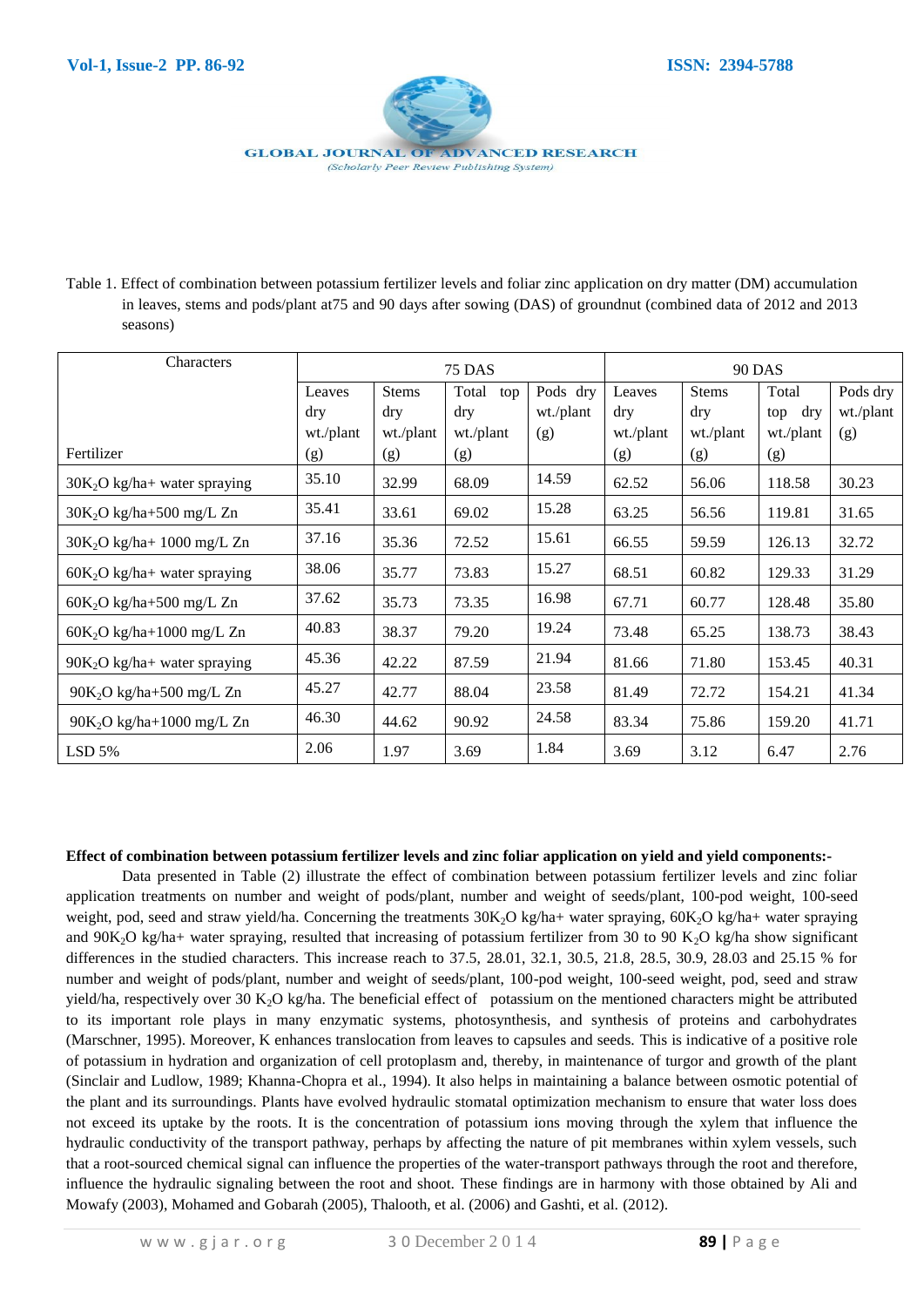

**GLOBAL JOURNAL OF ADVANCED RESEARCH** (Scholarly Peer Review Publishing System)

Regarding the treatments  $60K_2O$  kg/ha+ water spraying,  $60K_2O$  kg/ha+500 mg/L Zn and  $60K_2O$  kg/ha+1000 mg/L Zn, the increase in the studied character reach to 13.09, 6.27, 9.33, 8.16, 9.08, 8.44, 9.77, 8.27, 8.94 % for number and weight of pods/plant, number and weight of seeds/plant, 100-pod weight, 100-seed weight, pod, seed and straw yield/ha, respectively. While, the treatments  $90K_2O$  kg/ha+ water spraying,  $90K_2O$  kg/ha+500 mg/L Zn and  $90K_2O$  kg/ha+1000 mg/L Zn, increasing foliar zinc application shows significant differences in most of studied characters, except number of pods/plant and 100-seed weight, this increase reach to 10.05, 12.05, 11.15, 11.47, 11.23, 2.25, 10.49, 12.21 and 11.30 % for number and weight of pods/plant, number and weight of seeds/plant, 100-pod weight, 100-seed weight, pod, seed and straw yield/ha, respectively. Such increase in seed groundnut yield/ha with zinc spraying might be due to the increase in weight of pods/plant, number and weight of seeds/plant as well as 100-pod weight. The beneficial effect of zinc fertilizer could be attributed to its vital role activity in the function of enzymes for the biological processes in plants which lead to increase in yield components. Similar result was obtained by Thalooth, et al., (2006) Gobarah, et al. (2006), Esmail et al. (2010) El-Habbasha et al. (2013b) and El-Habbasha (2015). These results are in full agreement with those obtained by Ali and Mowafy (2003) concluded that increasing the level of potassium fertilization to 72 kg k/faddan and foliar spraying with zinc had a favorable effect on enhancing growth and yield of peanut plants grow under sandy condition.

Table 2. Effect of combination between potassium fertilizer levels and foliar zinc application on yield and yield attributes of groundnut (combined data of 2012 and 2013 seasons)

| Characters                     |       | Wt.   | No.    |             |        |         |          |          | Straw |
|--------------------------------|-------|-------|--------|-------------|--------|---------|----------|----------|-------|
|                                | No.   | pod/  | of     | of<br>Wt.   | $100-$ | $100 -$ | Seed     | Pods     | yield |
|                                | Pod/  | Plant | seeds/ | seeds/      | pods   | seed    | yield    | yield    | (ton/ |
| Fertilizer                     | plant | (g)   | plant  | Plant $(g)$ | wt(g)  | wt(g)   | (ton/ha) | (ton/ha) | ha)   |
| $30K2O$ kg/ha+ water spraying  | 24.01 | 31.63 | 51.04  | 30.50       | 134.91 | 63.81   | 2.33     | 3.71     | 8.27  |
| $30K_2O$ kg/ha+500 mg/L Zn     | 24.89 | 34.36 | 54.36  | 32.74       | 138.72 | 64.35   | 2.43     | 3.89     | 8.60  |
| $30K2O$ kg/ha+ 1000 mg/L Zn    | 26.81 | 35.13 | 56.82  | 33.92       | 138.80 | 67.35   | 2.52     | 4.05     | 8.84  |
| $60K_2O$ kg/ha+ water spraying | 28.94 | 35.67 | 59.27  | 35.03       | 144.45 | 73.38   | 2.66     | 4.23     | 9.28  |
| $60K2O$ kg/ha+500 mg/L Zn      | 31.17 | 37.14 | 62.67  | 36.82       | 152.55 | 76.51   | 2.78     | 4.44     | 9.77  |
| $60K2O$ kg/ha+1000 mg/L Zn     | 32.73 | 37.91 | 64.80  | 37.89       | 157.57 | 79.58   | 2.92     | 4.58     | 10.11 |
| $90K2O$ kg/ha+ water spraying  | 33.02 | 40.49 | 67.44  | 39.82       | 164.33 | 82.01   | 3.05     | 4.75     | 10.35 |
| $90K_2O$ kg/ha+500 mg/L Zn     | 34.89 | 42.32 | 70.83  | 41.75       | 172.56 | 83.08   | 3.19     | 4.94     | 10.97 |
| $90K2O$ kg/ha+1000 mg/L Zn     | 36.34 | 45.36 | 74.95  | 44.39       | 182.80 | 83.86   | 3.37     | 5.17     | 11.52 |
| $LSD$ 5%                       | 2.45  | 1.58  | 2.68   | 1.40        | 6.00   | 1.94    | 0.14     | 0.15     | 0.38  |

### **Effect of combination between potassium fertilizer levels and zinc foliar application on some chemical constituents**

Chemical composition i.e., seed oil and protein content, nitrogen, phosphorus and potassium seed content and nitrogen, phosphorus and potassium straw content were affected by combination between potassium fertilizer levels (30, 60 and 90 K2O kg/ha) and zinc foliar application (water spraying, 500 and 1000 mg/L Zn) (Table 3), where it shows significant differences in most studied characters, except seed oil content. Where, the highest protein content, nitrogen and phosphorus seed content and nitrogen and phosphorus straw content were recorded in  $90K<sub>2</sub>O$  kg/ha+1000 mg/L Zn. This means that the combination between potassium fertilizer and foliar spray with zinc may enhance plant utilization of nutrients and water which was reflected in a good growth and biological yield. Zn is required for integrity of cellular membranes to preserve the structural orientation of macromolecules and ion transport systems. Its interaction with phospholipids and sulphydryl groups of membrane proteins contributes for the maintenance of membranes (Dang et al., 2010; Disante et al., 2010).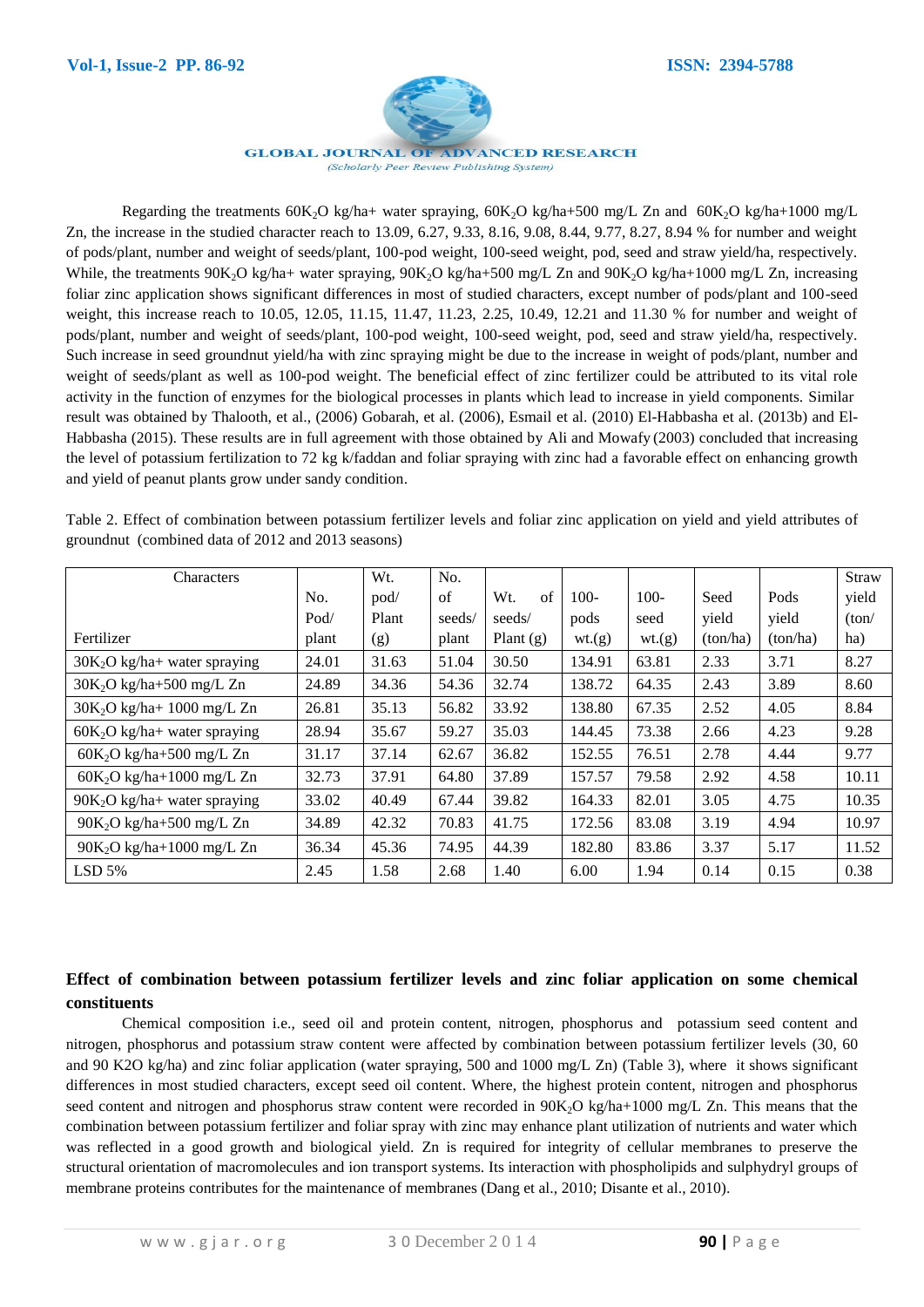

Table 3. Effect of combination between potassium fertilizer levels and foliar zinc application on some chemical constituents of groundnut (combined data of 2012 and 2013 seasons)

| Characters                     |           | Seed    | $N\%$   | $P\%$ | K %  | $N\%$    | $P\%$ | K %  |  |
|--------------------------------|-----------|---------|---------|-------|------|----------|-------|------|--|
|                                | $Oil\%$   | protein |         |       |      |          |       |      |  |
| Fertilizer                     |           | content | in seed |       |      | in straw |       |      |  |
| $30K2O$ kg/ha+ water spraying  | 47.59     | 24.29   | 3.88    | 0.86  | 0.76 | 1.95     | 0.23  | 1.93 |  |
| $30K2O$ kg/ha+500 mg/L Zn      | 47.38     | 24.68   | 3.95    | 0.88  | 0.70 | 1.98     | 0.23  | 1.79 |  |
| $30K2O$ kg/ha+ 1000 mg/L Zn    | 46.70     | 24.62   | 3.93    | 0.88  | 0.75 | 1.98     | 0.23  | 1.89 |  |
| $60K2O$ kg/ha+ water spraying  | 46.73     | 23.76   | 3.80    | 0.84  | 0.81 | 1.91     | 0.22  | 2.07 |  |
| $60K_2O$ kg/ha+500 mg/L Zn     | 48.74     | 24.58   | 3.93    | 0.87  | 0.85 | 1.97     | 0.23  | 2.15 |  |
| $60K2O$ kg/ha+1000 mg/L Zn     | 47.31     | 23.28   | 3.72    | 0.83  | 0.86 | 1.87     | 0.22  | 2.19 |  |
| $90K_2O$ kg/ha+ water spraying | 47.16     | 25.20   | 4.03    | 0.90  | 0.91 | 2.02     | 0.24  | 2.30 |  |
| $90K_2O$ kg/ha+500 mg/L Zn     | 47.98     | 24.16   | 3.86    | 0.86  | 0.97 | 1.94     | 0.23  | 2.46 |  |
| $90K2O$ kg/ha+1000 mg/L Zn     | 46.79     | 25.28   | 4.04    | 0.90  | 0.92 | 2.03     | 0.24  | 2.35 |  |
| $LSD$ 5%                       | <b>NS</b> | 1.41    | 0.23    | 0.05  | 0.07 | 0.11     | 0.01  | 0.17 |  |

## **4. CONCLUSION**

Different treatments show significant differences in growth, yield and some chemical constituents. Increasing potassium fertilizer levels from 30 to 90 K<sub>2</sub>O kg/ha with increasing foliar zinc application from 0 to 1000mg/L significantly increased all yield and yield attributes. Treatment 90 K<sub>2</sub>O kg/ha +1000 mg/L shows significant differences in most of studied characters, except seed oil content.

### **5. REFERENCES**

- [1] Ali, A. A. G. and S. A. E. Mowafy, 2003. Effect of different levels of potassium and phosphorus fertilizers with the foliar application of zinc and boron on peanut in sandy soils. Zagazig J.Agric. Res., 30(2): 335-358.
- [2] A.O.A.C., 1995 .Official methods of analysis. Association of Official Analytical Chemists- International. 16<sup>th</sup> Ed. AOAC-Int., Arlington, VA.
- [3] Arunachalam, P., Kannan, P., Prabukumar, G. and Govindaraj, M. (2013). Zinc deficiency in Indian soils with special focus to enrich zinc in peanut. Afr. J. Agric. Res. 8(50):6681-6688.
- [4] Beringer, H., 1982. Potassium requirement of tropical crops and physiological functions of potassium. In: Phosphorus and potassium in the tropics. The Malaysian Society of Soil Science, Malaysia, pp. 271-283.
- [5] Cakmak, I. 2008. Enrichment of cereal grains with zinc: Agronomic or genetic biofortification? Plant and Soil. 302:1-17.
- [6] Chapman HD, Pratt RF., 1978. Methods analysis for soil, plant and water. Univ. of California, Div. Agric. Sci. 16-38.
- [7] Dang HR, Li Y, Sun X, Zhang YLi.( 2010) Absorption, accumulation and distribution of zinc in highly-yielding winter wheat. Agric. Sci. China;9:965-973.
- [8] Disante KB, Fuentes D, Cortina J. (2010) Response to drought of Zn-stressed *Quercus suber L.* seedlings. Env. Exp. Bot.;70:96-103.
- [9] El Habbasha, S. F., Magda ,H. Mohamed, E.M. Abd El-Lateef, B.B. Mekki and M.E. Ibrahim (2013b). Effect of combined zinc and nitrogen on yield, chemical constituents and nitrogen use efficiency of some chickpea cultivars under sandy soil conditions. World Journal of Agricultural Sciences 9 (4): 354-360.
- [10]El-Habbasha, S. F. (2015). Impact of nitrogen fertilizer and zinc foliar application on growth, yield, yield attributes and some chemical constituents of groundnut. IJPSS, 4(3): 259-264.